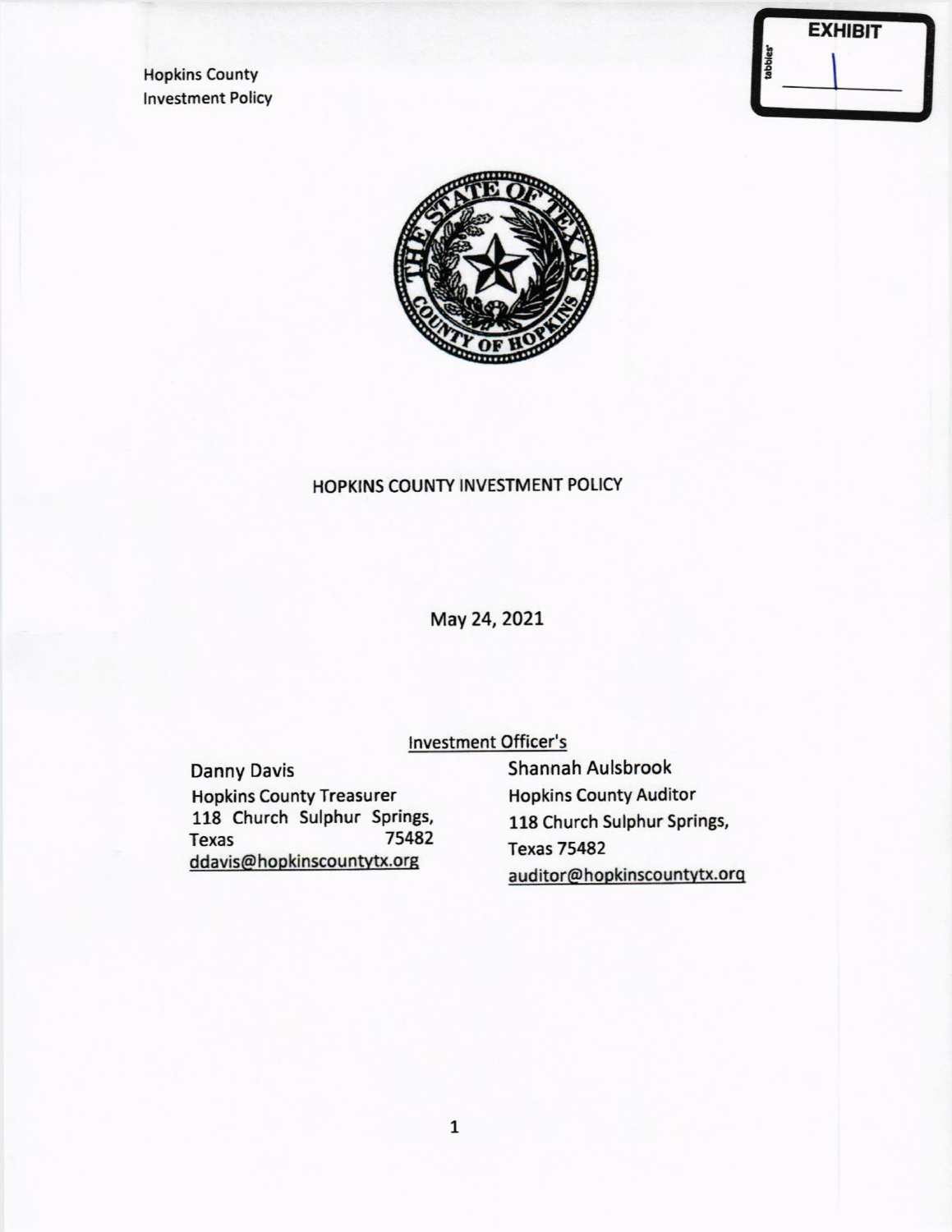Hopkins County Investment Policy

## **Table of Contents**

#### l. lnvestnent Authority and Scope of Policy

- a. General Statement
- b. Funds lncluded
- c. County's lnvestment Officer

#### II. Investment Objectives

- a. General Statement
- b. Safety and Maintenance of Adequate Liquidity
- c. Diversification
- d. Yield
- e. Maturity
- f. Quality and Capability of lnveslment Management
- g. lnvestment Strategies

#### Ill. lnvestnent Types

a. Except as Provided by GC 2256.009(b) - Authorized Investments

### lV. lnvestnent Responsibility and Contod

- a. Investment Institutions-Defined
- b. Qualifications for Approval of Broker/Dealers
- c. Standards of Operation
- d. Delivery vs Payment
- e. Audit Control
- f, Standard of Care
- g. Investment Committee
- h. Liability of lnvestment Officer and lnvestment Committee

### V. INVESTMENT REPORTING AND PERFORMANCE EVALUATION

- a. Quarterly Report
- b. Notification of lnvestment Changes

### VI. INVESTMENT COLLTERAL AND SAFEKEEPING

- a. Collateral or lnsurance
- b. Safekeeping